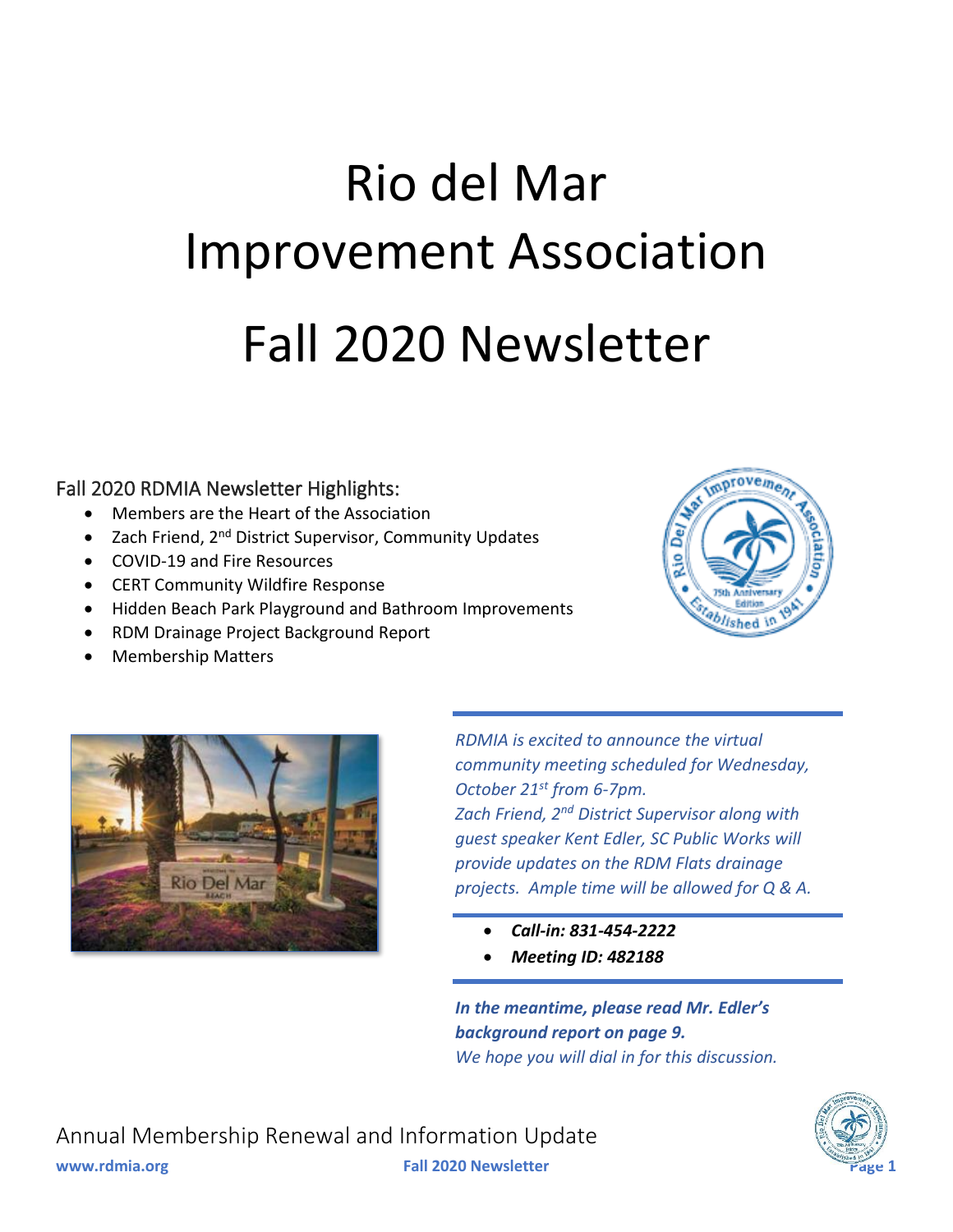The Rio del Mar Improvement Association annual membership per household is \$30 by check or \$32 by PayPal (includes \$2 PayPal fee). A \$500 lifetime membership is also offered.

#### **Ways To Join**

- Complete membership form online at [www.rdmia.org](http://www.rdmia.org/) and pay via PayPal  $(530 + 52 = 532)$
- Complete membership form online at [www.rdmia.org](http://www.rdmia.org/) and mail check payable to RDMIA (\$30)
- Print out membership form, complete along with check payable to RDMIA (\$30) and mail

Please mail to **RDMIA, P.O. Box 274, Aptos, CA 95001-0274** along with your payment. Your contact information is used solely for newsletter and RDMIA communications, and is not shared with any other member or 3<sup>rd</sup> party.

| <b>Membership Information</b>                                                                                   | Please print legibly - thank you        |
|-----------------------------------------------------------------------------------------------------------------|-----------------------------------------|
|                                                                                                                 |                                         |
|                                                                                                                 |                                         |
|                                                                                                                 |                                         |
|                                                                                                                 |                                         |
|                                                                                                                 |                                         |
| Lacken New Member Lacken Renewing Member Aleferred by Lacken Lacken New Member Lacken Referred by Lacken Lacken |                                         |
| Please send the RDMIA Newsletter by email to save printing/mailing costs Yes _____ No ____                      |                                         |
|                                                                                                                 |                                         |
| <b>Get Involved?</b>                                                                                            |                                         |
| I want to volunteer or contribute (time, \$, or in-kind) for RDMIA projects. Please call or email me            |                                         |
| I am interested in becoming a RDMIA Board member                                                                |                                         |
| What do you value most about RDMIA? (check all that apply)                                                      |                                         |
| <b>Community Outreach</b>                                                                                       |                                         |
| RDMIA newsletter membership                                                                                     | General membership semi-annual meetings |
| RDMIA website                                                                                                   | Presenting interesting speakers         |
| <b>Community Advocacy</b>                                                                                       |                                         |
| ___ Interfacing with local government _________ Updating RDMIA Facebook                                         |                                         |
| Information concerning local issues such as transportation/roads                                                |                                         |
| <b>Beautification</b>                                                                                           |                                         |
| Public area landscape improvements and maintenance                                                              |                                         |
| Helping to maintain our beaches                                                                                 |                                         |
|                                                                                                                 |                                         |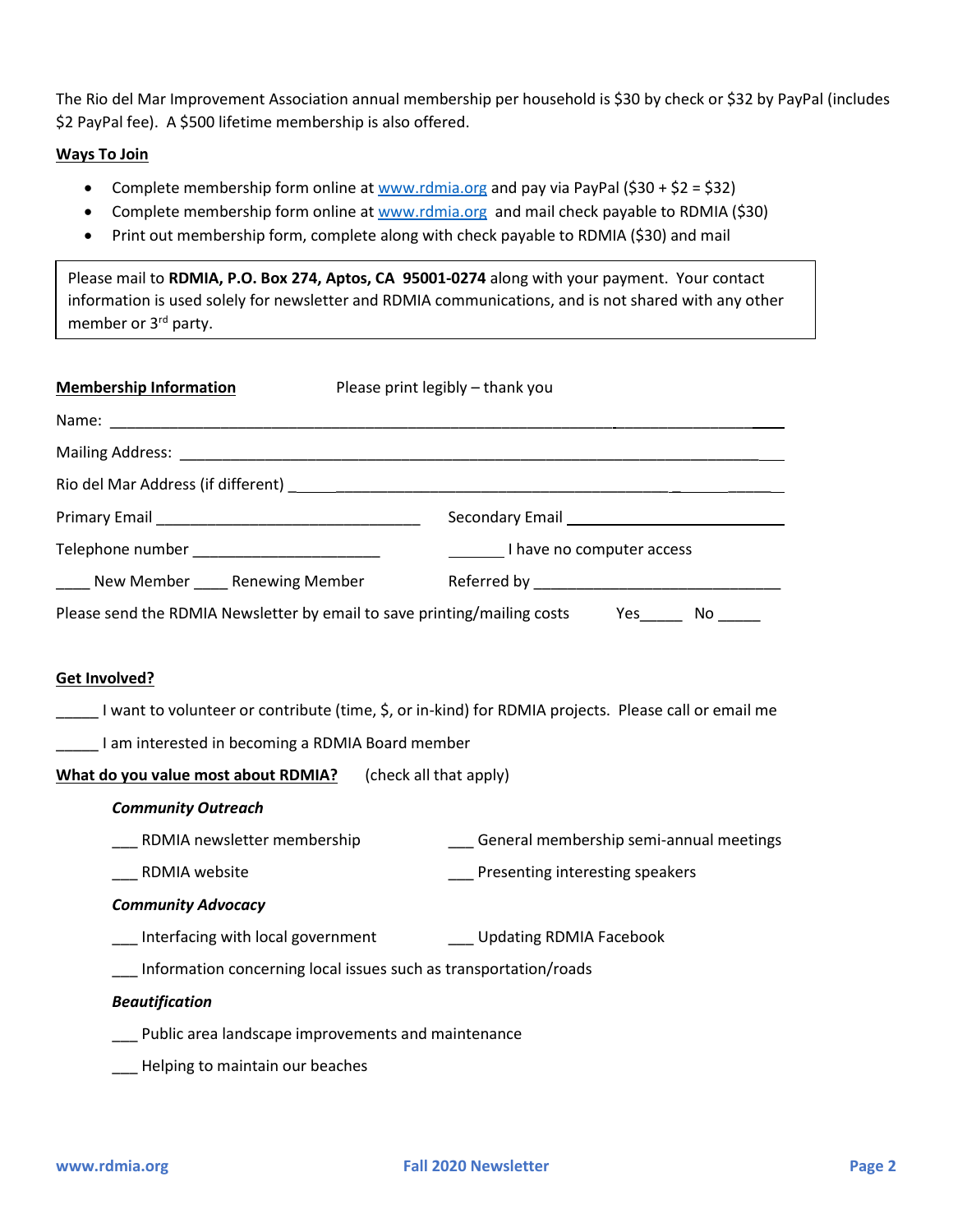### RDMIA Members are the Heart of the Association

*Your membership matters! Renewal time for members to contribute for 2021 is here. RDMIA is most grateful for our neighbors and friends who continue to support RDMIA's community interests. Dues enable RDMIA to maintain area landscapes, improve local parks and engage in community interests. To learn more about 2020 accomplishments visit rdmia.org.*

**Ways to Join or Renew:**

**Complete [online membership form](https://www.rdmia.org/membership-form) and pay via PayPal (\$30 + \$2 = \$32) using Donate button**

**Complete [online membership form](https://www.rdmia.org/membership-form) and mail check payable to RDMIA (\$30)**

**[Print out membership form](https://docs.wixstatic.com/ugd/c30a45_5c1134816cc14ce9a0041daf93c506b6.pdf) and complete along with check payable to RDMIA (\$30) and mail**

Forms and fees should be mailed to **RDMIA, P.O. Box 274, Aptos, CA 95001 – 0274**.

### *Enhancing our neighborhoods through beautification, advocacy and engagement*



RDMIA continues the work of maintaining landscapes throughout Rio del Mar [Learn more](https://www.rdmia.org/projects)

RDMIA hosts community public meetings during the year with local officials sharing current events and news to keep you informed. [Learn more](https://docs.wixstatic.com/ugd/c30a45_767eb0b32ee549cfa11a9fbd3906f381.pdf)





RDMIA volunteers continue to dedicate time and engagement to Save Our Shores beach clean-ups, Hidden Beach Park improvements, and our neighborhoods. Learn more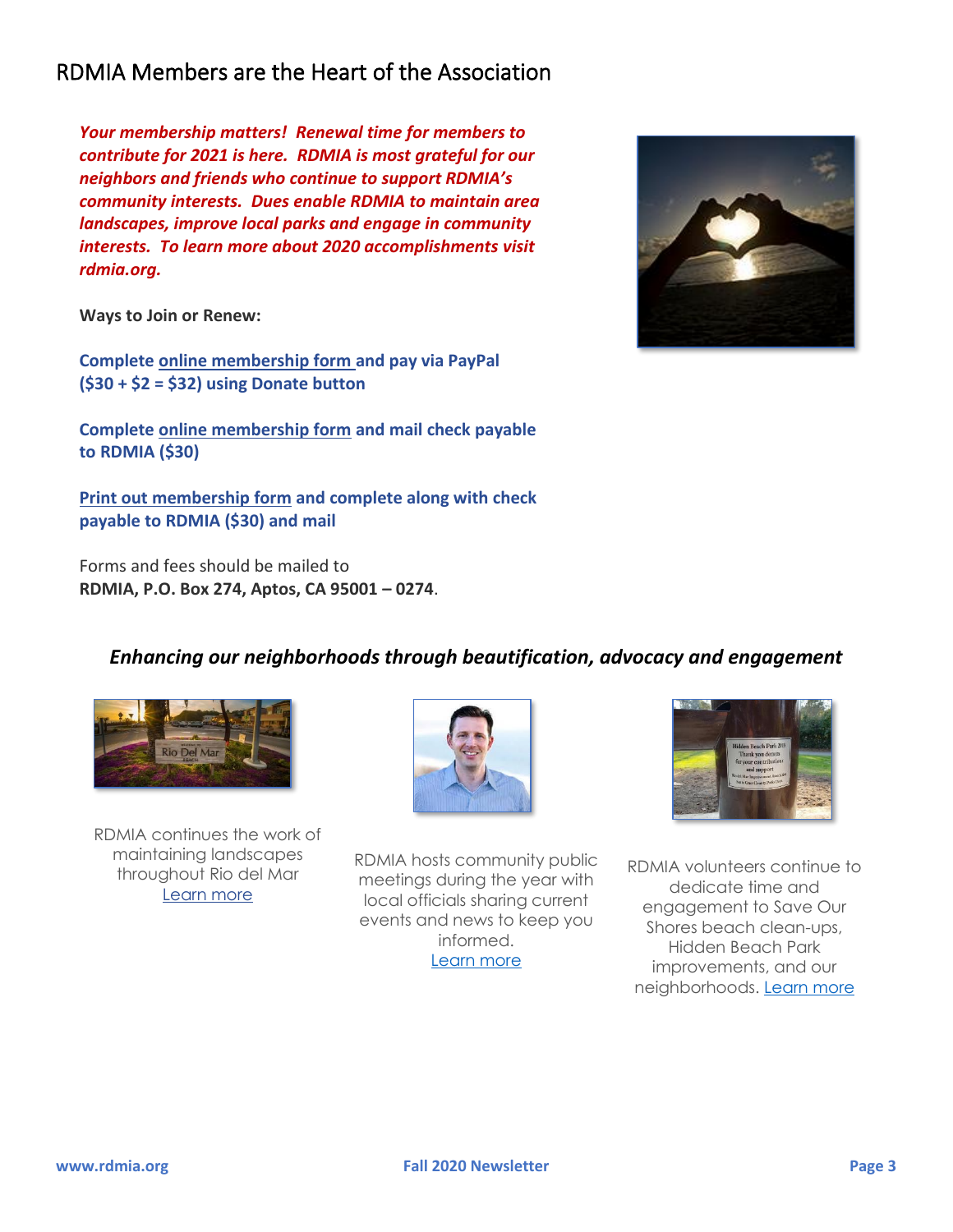## County of Santa Cruz Serving the Community ~ Working for the Future

### Community Updates from Zach Friend

2<sup>nd</sup> District County Supervisor



### **RVs Parking in the Rio Flats**

Over the last year, my office has received calls regarding RVs parking overnight near the Esplanade and in particular along Moosehead. The number of these vehicles has increased in the last two months and residents want to know why the RVs are allowed to park overnight. Here are some answers to the most common questions we've been receiving.

#### **Is it illegal to park overnight?**

Under state law, a vehicle can park for up to 72 hours on a public street. After 72 hours vehicles are required to move. While the County has historically had a no overnight camping regulation (that would prohibit living in your RV overnight) the State shelter-in-place order altered enforcement abilities on this front (and supersedes any local ordinance). Specifically, during the state order (which is still in effect) local authorities are not allowed to "evict" people living in vehicles in order to ensure (as there has been in increase in the number of people seeking shelter in RVs or vehicles during the economic downturn and COVID more broadly) there aren't increases in unsheltered homeless in the state. So if a vehicle is being used for shelter purposes, the ability to enforce traditional regulations has been modified. These vehicles are still required to move every 72 hours or they can be cited. Some of these RVs move every few days around the area to restart the clock and prevent enforcement.

#### **If the RVs are parked for a long time shouldn't they be towed?**

Not all of the RVs that are parked are being used for sheltering purposes and some are just stored on the public right-of-way. The Sheriff's Office, led by Sgt. Jordan Brownlee in Aptos, has taken a lead on citing and, when possible, towing these RVs. In the case of the most common collection on Moosehead, these RVs have been repeatedly cited (in fact, about 90 times), some have been towed (and then purchased back out of impound) or even replaced by one of the owners (who happens to own a few of the RVs and vehicles). A number of them (belonging to the same owner) were towed the week of September 21st and it's anticipated that some of those won't return.

A significant challenge of towing these RVs rests with the tow companies themselves. Tow companies, understandably, have become reluctant to tow RVs (not just locally but across the state). A global collapse of the scrap market has decreased the value for these companies (especially if the RV isn't removed by the owner). Additionally, many of them have human waste or other clean-up costs that add to the cost of towing and storage costs have increased for some tow companies. Recently, the only tow company that was willing to tow one of the RVs was based in Oakland - and while local companies have been great partners with law enforcement on dealing with problematic vehicles, it's understandable that they don't want to take a financial risk on towing the RVs. The Sheriff's Office has been looking at ways to help subsidize the funding to make it less of a risk and that process is on going.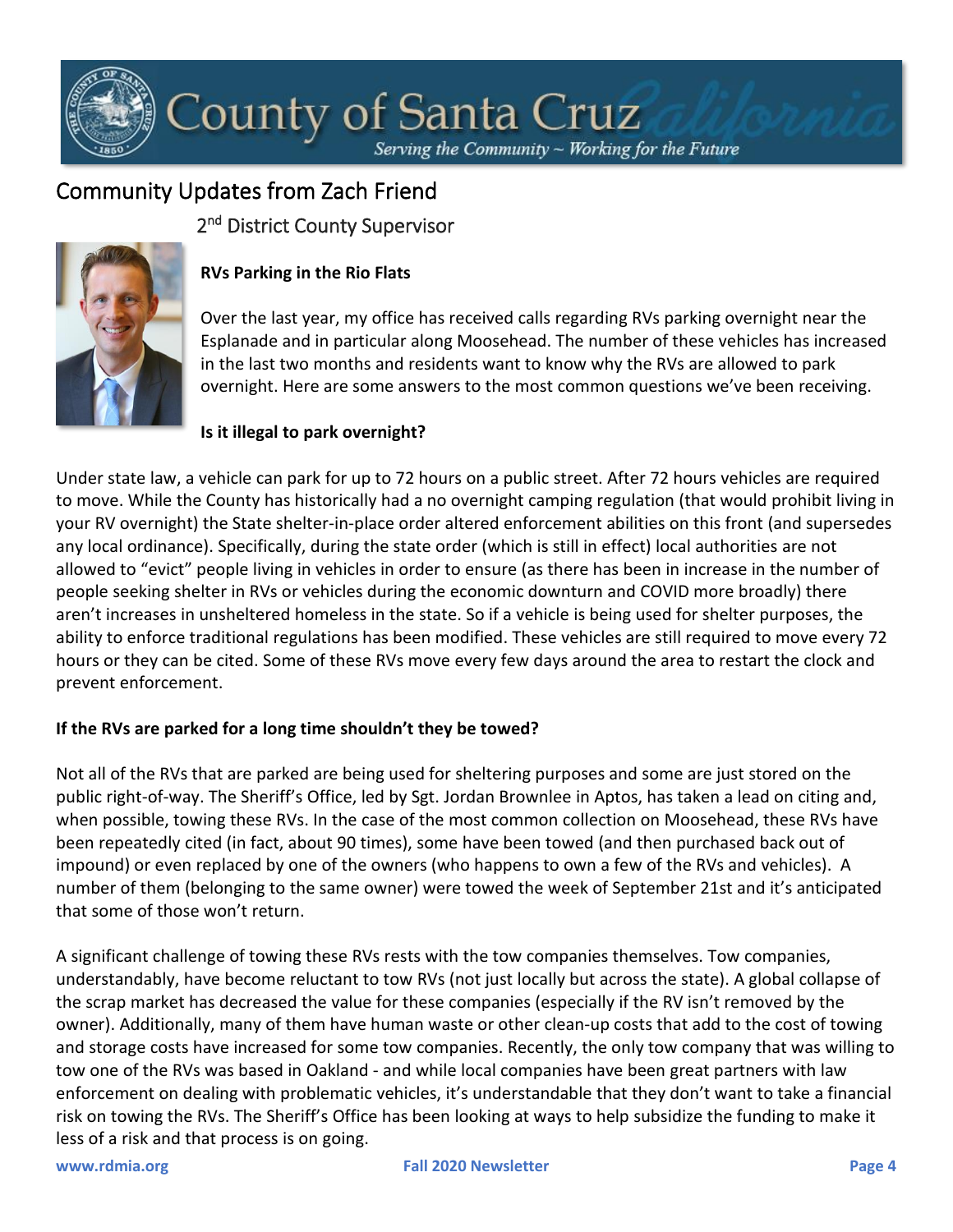#### **Why are you citing RVs that are fire evacuees?**

This question recently came into my office from a Rio Del Mar resident concerned that the Sheriff's Office was citing fire evacuees that were living in their RVs. While we couldn't find any verification that such citations were given, the 72 hour rule of parking on a public street still applies. But importantly, in the case of fire evacuees most people have been allowed to return home and for those that remain the County has provided facilities for RVs and even State Parks is working to allow people at Seacliff and elsewhere. Overall, parking on a County road isn't the best place for someone. There's no connection to services, it will invariably lead to neighborhood concerns and is still against state law to do it for more than 72 hours. The County has RV parking locations and have partnered with the Red Cross to provide facilities and services for people in RVs such as showers, water, hotel vouchers, food, connection to insurance contacts, Small Business Association and FEMA contacts and much more - none of which would exist on a County road in Rio Del Mar. In this case we would encourage anyone that needs their RV as part of the fire evacuation to work with the new County Recovery Center at the Kaiser Permanente Arena downtown for access to these essential services.

#### **Can Permit Parking be Created?**

Permit parking in the neighborhoods, or metered parking on the Esplanade, would require the creation of a new parking district (funded by the permits - which would also provide for enforcement) and would require the support of the Coastal Commission. Metered parking would also follow a similar process. If the community is interested in pursuing one or both of these options (which would take some time to enact) the Association could reach out. A first step might be meeting with Coastal Commission staff to see if there would be support for the process.

As always, I appreciate any feedback you may have on this (or any other County issue). I'm maintaining regular updates on social media at [www.facebook.com/supervisorfriend](http://www.facebook.com/supervisorfriend) and I'm hosting teletownhalls with County, State and community leaders on most Tuesday evenings. If you want to connect on anything else, you can always call me at 454-2200.

### Supervisor Friend's Tuesday Telecom Townhalls

The telecom town halls are all equally insightful and always provide up to date information and resources. Each discussion continues to educate the community as we navigate and cooperate for our collective safety.

- Tuesday Townhalls 6-7pm
- 831-454-2222 Meeting ID: 145384#

Callers are welcome to speak about any issue during the town halls or you can call Zach at 831.454.2200.

Thank you Zach and to all your speakers for facilitating these important discussions. If you have not been able to join in, recordings are available by reaching out to Supervisor Friend's office at 831.454.2200 or email at [zach.friend@santacruzcounty.us.](mailto:zach.friend@santacruzcounty.us)

Audio from these townhalls since the last townhalls in the Summer newsletter are available :

- COVID-19 Update with Santa Cruz Public Libraries Director Susan Nemitz
- SC County Health Officer Dr. Gail Newel COVID 19 Update
- Assemblymember Mark Stone COVID 19 & State Budget Update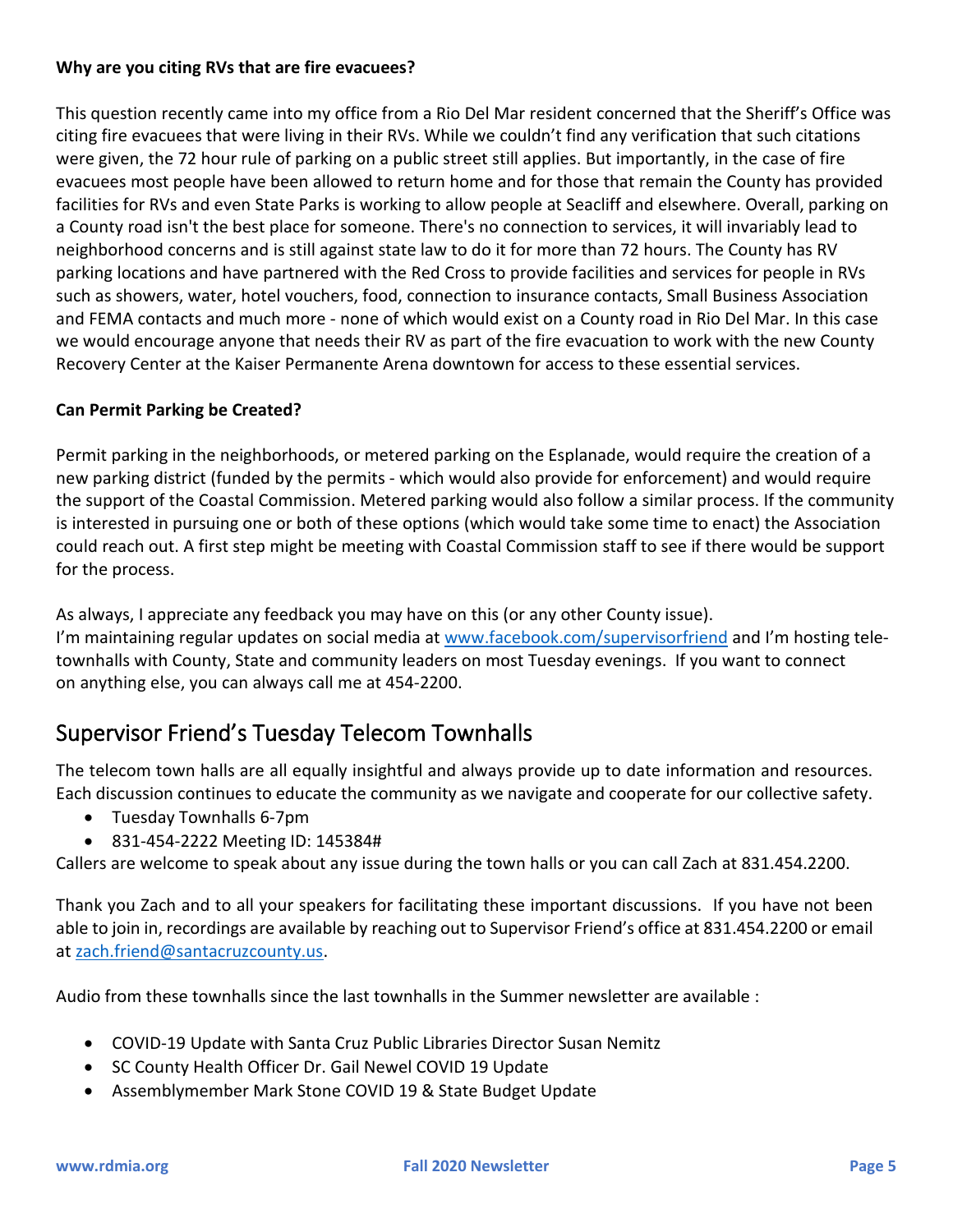- Dr. Robert Wachter, Professor and Chair of UCSF Department of Medicine COVID 19 State and Nation Efforts Discussion
- Congressman Jimmy Panetta discussion on COVID-19 Federal Response & Fire Update
- State Insurance Commissioner Ricardo Lara discussion on Essential Insurance Resources
- Dr. Maria Elena Bottazzi, Internationally Recognized Vaccine Development Leader
- Dr. Michelle Rodriguez, Pajaro Valley Unified School District Superintendent
- Lt. Governor Kounalakis with Senator Monning
- UCSC Chancellor Cynthia Larive COVID-19 Discussion
- SC County Public Health Officer Gail Newel

### COVID -19 and Fire Resources

There are many ways we can help our neighbors during this incredibly challenging time. Following is a list of some of the local resources available to help our community heal and persevere. Please do what you can safely and contact my office if you have questions or concerns at 831-454-2200 or

email: [zach.friend@santacruzcounty.us](mailto:zach.friend@santacruzcounty.us)

#### **COVID**

- Community Foundation Santa Cruz County Response Fund [https://www.cfscc.org/funds/covid-19](https://eur06.safelinks.protection.outlook.com/?url=https%3A%2F%2Fwww.cfscc.org%2Ffunds%2Fcovid-19-local-response-fund&data=02%7C01%7C%7C8de306360ba64ea8ae4508d854eb2f33%7C84df9e7fe9f640afb435aaaaaaaaaaaa%7C1%7C0%7C637352716375459536&sdata=ZaC1ZvKATx%2B%2FxLth%2FpPRFWyED0vPbliQ3Ovu5qz6Iqs%3D&reserved=0) [local-response-fund](https://eur06.safelinks.protection.outlook.com/?url=https%3A%2F%2Fwww.cfscc.org%2Ffunds%2Fcovid-19-local-response-fund&data=02%7C01%7C%7C8de306360ba64ea8ae4508d854eb2f33%7C84df9e7fe9f640afb435aaaaaaaaaaaa%7C1%7C0%7C637352716375459536&sdata=ZaC1ZvKATx%2B%2FxLth%2FpPRFWyED0vPbliQ3Ovu5qz6Iqs%3D&reserved=0)
- Sign Up for weekly grocery delivery from Grey Bears [https://www.greybears.org/groceries/](https://eur06.safelinks.protection.outlook.com/?url=https%3A%2F%2Fwww.greybears.org%2Fgroceries%2F&data=02%7C01%7C%7C8de306360ba64ea8ae4508d854eb2f33%7C84df9e7fe9f640afb435aaaaaaaaaaaa%7C1%7C0%7C637352716375459536&sdata=ziVAz48kHumfpBRP3EDiVD%2FOs%2BK1wZPP1mSY6PzzQWM%3D&reserved=0)
- Salud Para la Gente [https://splg.org/donate/](https://eur06.safelinks.protection.outlook.com/?url=https%3A%2F%2Fsplg.org%2Fdonate%2F&data=02%7C01%7C%7C8de306360ba64ea8ae4508d854eb2f33%7C84df9e7fe9f640afb435aaaaaaaaaaaa%7C1%7C0%7C637352716375469530&sdata=lVFNxmPyBILBabpbl1Ez%2BDNL%2FmUcAiEV2IhGXiQP4bU%3D&reserved=0)
- Second Harvest Food Bank [https://www.thefoodbank.org/](https://eur06.safelinks.protection.outlook.com/?url=https%3A%2F%2Fwww.thefoodbank.org%2F&data=02%7C01%7C%7C8de306360ba64ea8ae4508d854eb2f33%7C84df9e7fe9f640afb435aaaaaaaaaaaa%7C1%7C0%7C637352716375469530&sdata=ZZmjIpH76w8%2BhGBLlXQNx2qlrIUG1xbbrOBynuEnliY%3D&reserved=0)
- Santa Cruz Volunteer Center COVID 19 Information [https://scvolunteercenter.org/about-us/covid-19](https://eur06.safelinks.protection.outlook.com/?url=https%3A%2F%2Fscvolunteercenter.org%2Fabout-us%2Fcovid-19-safety-and-opening-schedule%2F&data=02%7C01%7C%7C8de306360ba64ea8ae4508d854eb2f33%7C84df9e7fe9f640afb435aaaaaaaaaaaa%7C1%7C0%7C637352716375479529&sdata=Z0t%2FDDcIVtWXRsIuj2lj5xijGGb9izDWzeVmgx7ElvY%3D&reserved=0) [safety-and-opening-schedule/](https://eur06.safelinks.protection.outlook.com/?url=https%3A%2F%2Fscvolunteercenter.org%2Fabout-us%2Fcovid-19-safety-and-opening-schedule%2F&data=02%7C01%7C%7C8de306360ba64ea8ae4508d854eb2f33%7C84df9e7fe9f640afb435aaaaaaaaaaaa%7C1%7C0%7C637352716375479529&sdata=Z0t%2FDDcIVtWXRsIuj2lj5xijGGb9izDWzeVmgx7ElvY%3D&reserved=0)

#### **CZU Lightning Fires**

- Community Foundation Fire Response Fund [https://www.cfscc.org/updates/fire-response-fund](https://eur06.safelinks.protection.outlook.com/?url=https%3A%2F%2Fwww.cfscc.org%2Fupdates%2Ffire-response-fund&data=02%7C01%7C%7C8de306360ba64ea8ae4508d854eb2f33%7C84df9e7fe9f640afb435aaaaaaaaaaaa%7C1%7C0%7C637352716375479529&sdata=MIqVDkgiwj0%2F8Fwl8IBkYh9EGGhs73KJUImfsQw3TXM%3D&reserved=0)
- Community Action Board [https://cabinc.org/2020/04/17/cab](https://cabinc.org/2020/04/17/cab-covid-19-fire-emergency-response-needs-funds/)[covid-19-fire-emergency-response-needs-funds/](https://cabinc.org/2020/04/17/cab-covid-19-fire-emergency-response-needs-funds/)
- Grey Bears Fire Program [https://www.greybears.org/grey-bears](https://eur06.safelinks.protection.outlook.com/?url=https%3A%2F%2Fwww.greybears.org%2Fgrey-bears-news%2F&data=02%7C01%7C%7C8de306360ba64ea8ae4508d854eb2f33%7C84df9e7fe9f640afb435aaaaaaaaaaaa%7C1%7C0%7C637352716375489520&sdata=t%2BLG%2FEcWqRuKe7p1Z%2BFafMEYfwPXEw8yU6W5VuP3hWs%3D&reserved=0)[news/](https://eur06.safelinks.protection.outlook.com/?url=https%3A%2F%2Fwww.greybears.org%2Fgrey-bears-news%2F&data=02%7C01%7C%7C8de306360ba64ea8ae4508d854eb2f33%7C84df9e7fe9f640afb435aaaaaaaaaaaa%7C1%7C0%7C637352716375489520&sdata=t%2BLG%2FEcWqRuKe7p1Z%2BFafMEYfwPXEw8yU6W5VuP3hWs%3D&reserved=0)
- Second Harvest Food Bank [https://www.thefoodbank.org/](https://eur06.safelinks.protection.outlook.com/?url=https%3A%2F%2Fwww.thefoodbank.org%2F&data=02%7C01%7C%7C8de306360ba64ea8ae4508d854eb2f33%7C84df9e7fe9f640afb435aaaaaaaaaaaa%7C1%7C0%7C637352716375489520&sdata=bX%2B72TSgQnYc78LAK2JItGrBcfWgDsLLWn1gz7DJfqs%3D&reserved=0)
- Register Fire Response Volunteer [https://scvolunteercenter.org/events-2/register-volunteer-fire](https://eur06.safelinks.protection.outlook.com/?url=https%3A%2F%2Fscvolunteercenter.org%2Fevents-2%2Fregister-volunteer-fire-response%2F&data=02%7C01%7C%7C8de306360ba64ea8ae4508d854eb2f33%7C84df9e7fe9f640afb435aaaaaaaaaaaa%7C1%7C0%7C637352716375499517&sdata=ByDXJq2LnU%2B%2FyNsk9SgF2j6aP8aPYes0GG3A8O2Bhoc%3D&reserved=0)[response/](https://eur06.safelinks.protection.outlook.com/?url=https%3A%2F%2Fscvolunteercenter.org%2Fevents-2%2Fregister-volunteer-fire-response%2F&data=02%7C01%7C%7C8de306360ba64ea8ae4508d854eb2f33%7C84df9e7fe9f640afb435aaaaaaaaaaaa%7C1%7C0%7C637352716375499517&sdata=ByDXJq2LnU%2B%2FyNsk9SgF2j6aP8aPYes0GG3A8O2Bhoc%3D&reserved=0)
- Donate to Volunteer Center of Santa Cruz County [https://scvolunteercenter.org/sustain-our-efforts/](https://eur06.safelinks.protection.outlook.com/?url=https%3A%2F%2Fscvolunteercenter.org%2Fsustain-our-efforts%2F&data=02%7C01%7C%7C8de306360ba64ea8ae4508d854eb2f33%7C84df9e7fe9f640afb435aaaaaaaaaaaa%7C1%7C0%7C637352716375499517&sdata=%2FQK5TzRiWsCsURRyh1b%2BRmIpshdJ6KGZg4ndG%2ByhRnc%3D&reserved=0)
- Have family/friends that need access to fire resources? [http://santacruzcounty.us/FireResources.aspx](https://eur06.safelinks.protection.outlook.com/?url=http%3A%2F%2Fsantacruzcounty.us%2FFireResources.aspx&data=02%7C01%7C%7C8de306360ba64ea8ae4508d854eb2f33%7C84df9e7fe9f640afb435aaaaaaaaaaaa%7C1%7C0%7C637352716375509508&sdata=IqsHSQs9iQ0wr6UvqcUz0X2LYlmvt6ScOU%2FKzK85%2FHI%3D&reserved=0)
- Want to prepare your own home? [https://www.readyforwildfire.org](https://eur06.safelinks.protection.outlook.com/?url=https%3A%2F%2Fwww.readyforwildfire.org%2F&data=02%7C01%7C%7C8de306360ba64ea8ae4508d854eb2f33%7C84df9e7fe9f640afb435aaaaaaaaaaaa%7C1%7C0%7C637352716375509508&sdata=0T2SVNnIX%2BpKAd%2BxCZ2olWSHonEfQZ9e5wuoDiuNiOw%3D&reserved=0)



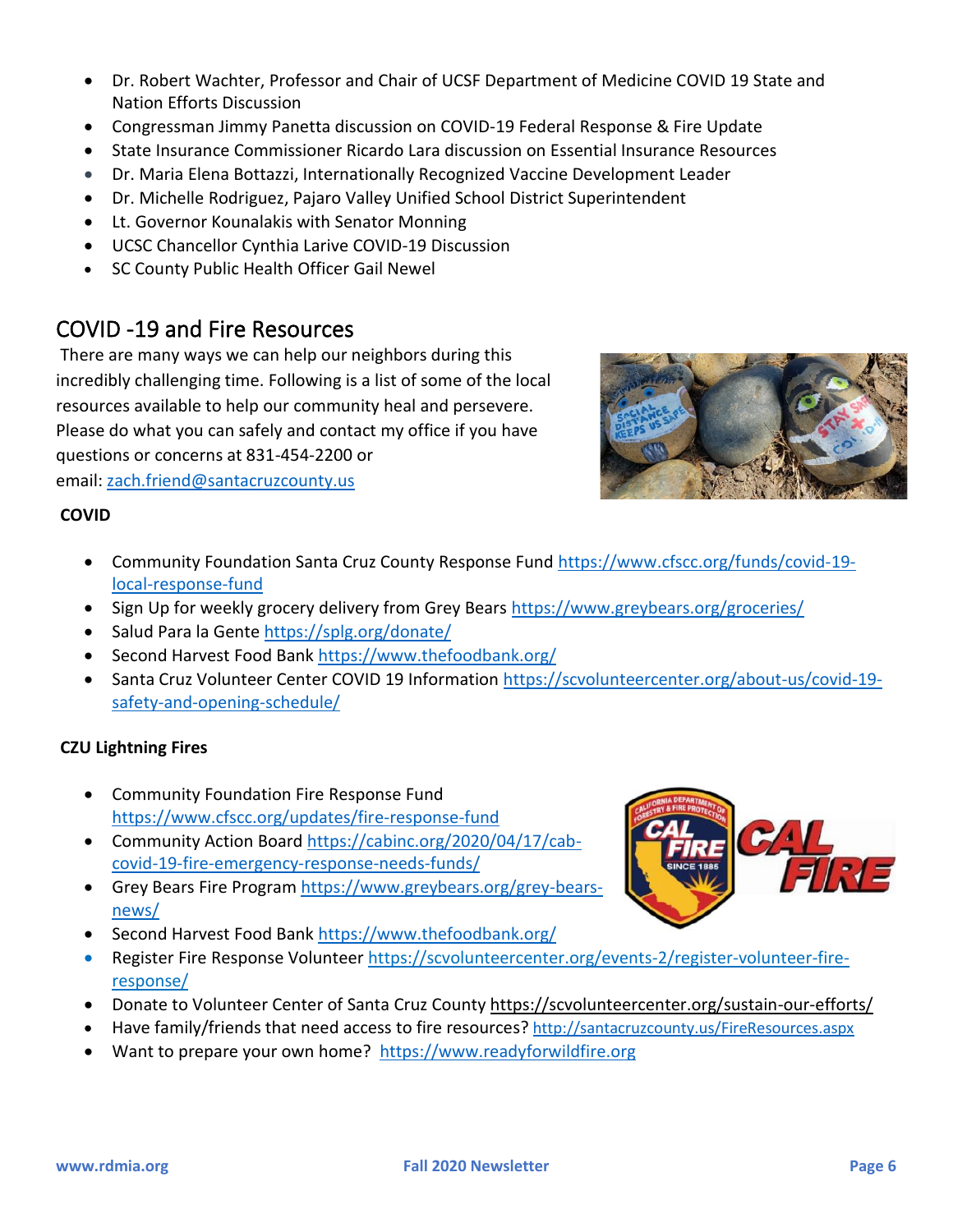### Lightning Complex fires carry costly reminder…CERT Community Support Efforts



There is a good chance that most of you personally know more people who were directly impacted by the recent coastal wildfires—loss of property… pets or livestock… or access to homes—than those impacted by COVID-19. And even if you were not among our less fortunate neighbors, all of us suffered from indirect impacts of the fire… from poor air quality and road closures to the astronomical costs that may well affect our economy for years to come.

The CZU Lightening Complex fire is yet another in a chain of reminders that we live in a county that purportedly has more geological hazards per square mile than any other in the State of California.

What you might not know is that our immediate Rio Flats area currently has fifteen Community Emergency Response Team (CERT) trained members (including two who are ham radio operators). And several of these very same neighbors of yours served stints of duty when CERT was activated in response to the CZU fire—first at the evacuation center that was established at the County Fairgrounds in Watsonville and later at the Fire Resource Recovery Center established at Kaiser



Permanente Stadium (Warriors Arena) on Front Street in Santa Cruz.

We were lucky in our Rio Del Mar neighborhoods this time around. But given the odds that something COULD happen in our idyllic area the next time around, there are two questions that each of us should probably be considering:

- 1) Am I prepared to "go it alone" and sustain myself, my family, and the pets in my house for an extended period of time? And,
- 2) Once I have determined that things are "OK" in my house, do I have the training, equipment, and organizational support to help some of my less fortunate neighbors in the immediate aftermath of a major disaster.

This is where the **Community Emergency Response Team (CERT)** concept comes in. CERT provides both the training and the organizational support to help individuals prepare for, and respond to anticipated disruptions and potential hazards following a disaster.

CERT neighbor captains are hard at work in the Rio del Mar Flats. Recently the teams acquired MURS handheld radios assigned to captains who conduct monthly radio checks and recruited local licensed ham radio operators to maintain lines of communication with the outside world should the need arise. The teams are seeking additional captains for six of the twelve designated "neighborhoods." Consider participating in a future meeting and taking the **free CERT Aptos training course** at **[www.santacruzcountycert.org](http://www.santacruzcountycert.org/)** or contact any of the neighborhood captains below for more details:

**Lori Nielsen** [lorinielsen2000@yahoo.com](mailto:lorinielsen2000@yahoo.com) **Eve Majure** [evemajure@earthlink.net](mailto:evemajure@earthlink.net) **Rob & Dondi Gaskill** [beachnit@pacbell.net](mailto:beachnit@pacbell.net)

**Jerry Canella** [jerry@aljers.com](mailto:jerry@aljers.com) **Chuck Melton** [chasmelton@hotmail.com](mailto:chasmelton@hotmail.com) **Tim Barroca** [timbarroca@msn.com](mailto:timbarroca@msn.com)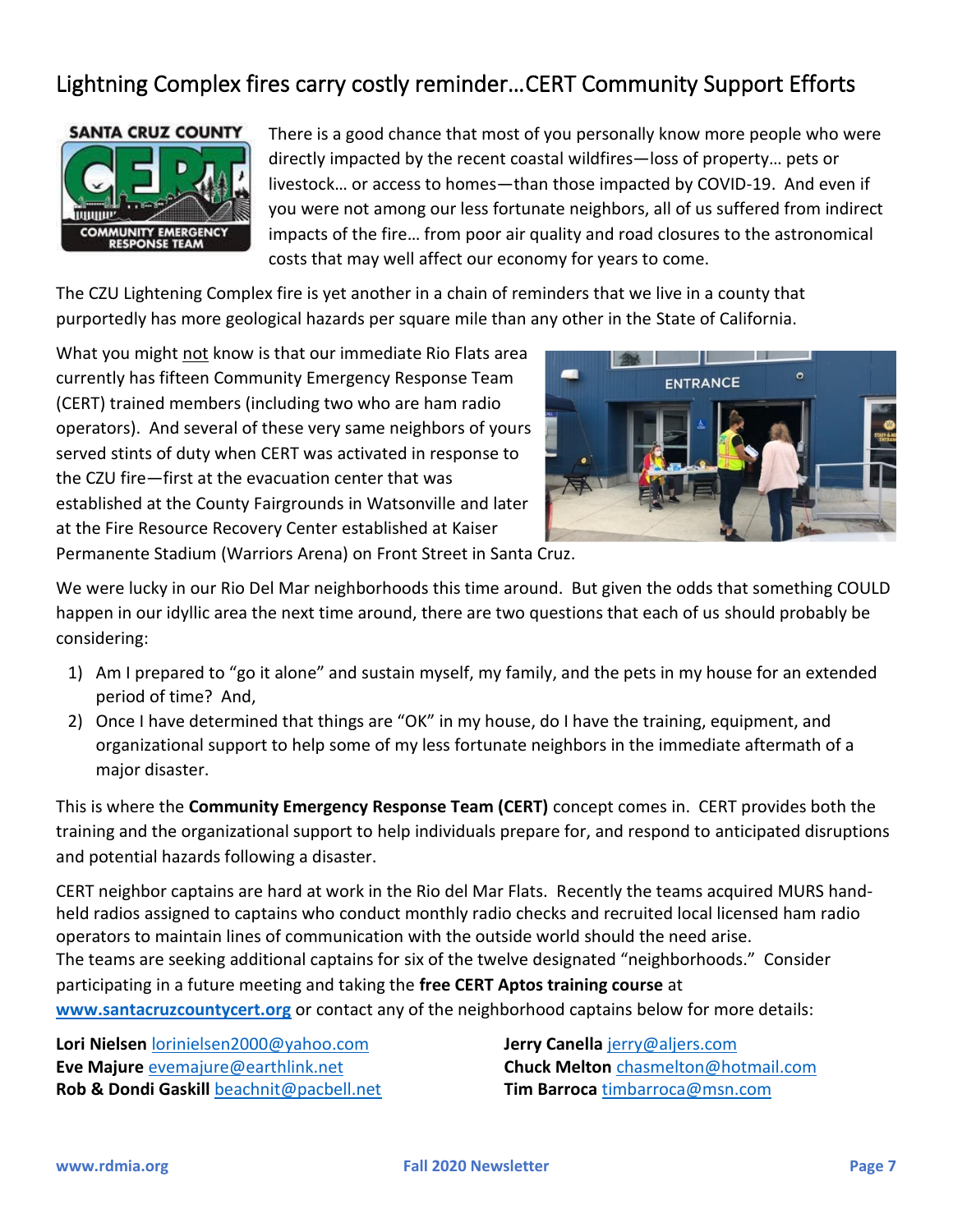### Hidden Beach Park Playground and Bathroom Improvements

### *Building a healthy future together*

*It's not too late to see your (or your business') name on the Hidden Beach Donor Playground Plaque*

#### **The Basics:**

- We are all blown away by the DeBernardo Team and our community's support for this project, in honor of Jett Ramsey and despite the pandemic.
- Together, we've raised approximately \$40,000, leaving us with a goal of \$20,000 to go.
- This final \$20,000 will ensure that the entire playground ha[s rubberized \(click for examples\) surfacing,](https://nam10.safelinks.protection.outlook.com/?url=https%3A%2F%2Fwww.asla.org%2Funiversalplaygrounds.aspx&data=02%7C01%7C%7Cfd8cfa082e20439a716508d864aadaec%7C84df9e7fe9f640afb435aaaaaaaaaaaa%7C1%7C0%7C637370032273281889&sdata=J72QTel9lsc5JZobMeGQ4vE1gkudQ4juCBwyWqmoq2M%3D&reserved=0) **making it fully accessible for all.**
- All donors of \$1000 and above will be thanked in a permanent donor plaque at the site. [Find your Name HERE.](https://nam10.safelinks.protection.outlook.com/?url=https%3A%2F%2Fwww.countyparkfriends.org%2Fhiddenbeachplayground.html&data=02%7C01%7C%7Cfd8cfa082e20439a716508d864aadaec%7C84df9e7fe9f640afb435aaaaaaaaaaaa%7C1%7C0%7C637370032273281889&sdata=8OH0QYOhKZV5Vh0m%2BoPSy1QaGpVusVlngaACW%2B0iJJY%3D&reserved=0) *RDMIA appreciates member support that helped donate \$1,000 to this worthy cause.*

Donate for our future a[t https://www.countyparkfriends.org/hiddenbeachplayground.html](https://nam10.safelinks.protection.outlook.com/?url=https%3A%2F%2Fwww.countyparkfriends.org%2Fhiddenbeachplayground.html&data=02%7C01%7C%7Cfd8cfa082e20439a716508d864aadaec%7C84df9e7fe9f640afb435aaaaaaaaaaaa%7C1%7C0%7C637370032273281889&sdata=8OH0QYOhKZV5Vh0m%2BoPSy1QaGpVusVlngaACW%2B0iJJY%3D&reserved=0) today. All donations are tax deductible. Checks can be mailed to: County Park Friends, subj line: Hidden Beach Playground: at 870 17<sup>th</sup> Ave STE 2 Santa Cruz, CA 95062.

#### **Hidden Beach County Park Update**

*By County Parks staff*

Hidden Beach County Park will undergo exciting upgrades in the next few years, including installation of a permanent restroom and replacement of the existing play structure.

#### **Permanent Restroom:**

On September 3, 2020, the state Coastal Conservancy Board of Directors awarded funds for pre-construction planning and permitting work. Subsequently, Parks staff issued a Request for Proposals (RFP) to local engineering firms to produce a conceptual plan, host a public meeting for community input, and submit for County permits, including state environmental review. Parks staff will review responses to the RFP in November and will begin the process of hiring a consultant and developing a project schedule. Once the County selects a design consultant, completes the internal contract approval process, and finalizes a schedule, we will have a better idea of when a public meeting to gather community input may occur; however, we anticipate hosting a public meeting in Winter 2020 or early Spring 2021. Ideally, a meeting could be held at the park to comply with social distancing requirements but if the weather is uncooperative, we may need to find an indoor space where attendees can spread out.

### **Play Structure Replacement:**

Based on input received from the community about play structure replacement elements via Supervisor Friend's office, County Park Friends, Parks and Recreation Commission meetings, and other opportunities, Parks staff contacted several play structure manufacturers for proposals. The Department recently received proposals from Kompan, SPEC, and Landscape Structure, Inc. (LSI), and we are in the process of reviewing the proposals internally to determine how well each proposal responds to the community input. The public input period has concluded, and Parks staff does not anticipate additional community input opportunities as valuable information was previously gathered. **Commemorative Program**

Hidden Beach County Park is enriched by several commemorative benches and trees. Members may be interested in learning more information about the Commemorative Program at Hidden Beach or another county park by visiting the Parks website<http://www.scparks.com/>

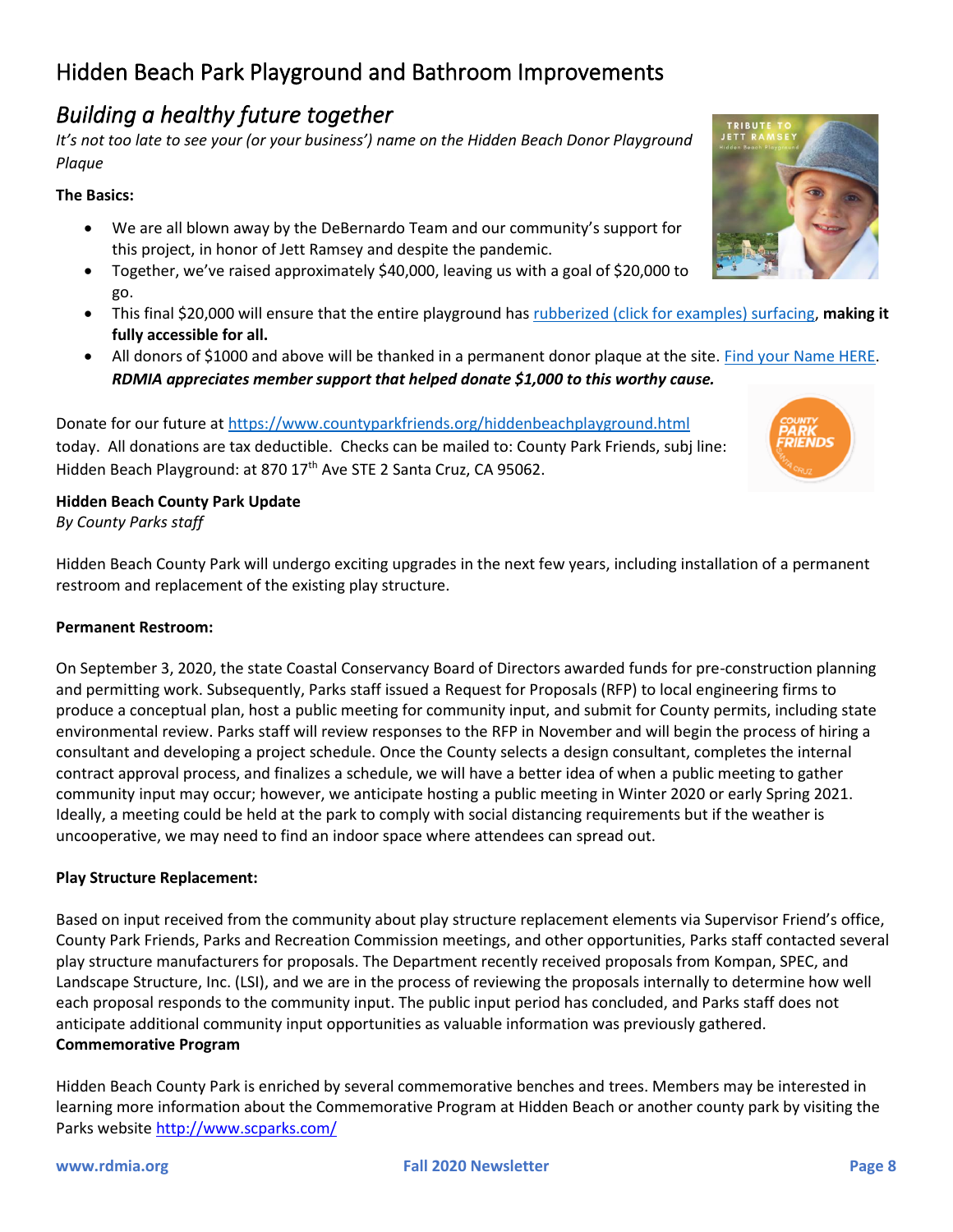### RDM Flats Drainage Project Background report from Kent Edler, Assistant Director, SC Public Works

$$
\text{C}^{\text{CONTY OF SANTACRUZ DEPARTMENT OF}}\\ \text{Public Works}
$$



*RDMIA Virtual Meeting Details:*

- *Wednesday, October 21st 6-7pm*
- *Call-in: 831-454-2222*
- *Meeting ID: 482188*

During the rainy season, the Rio Del Mar esplanade area often sees flooding of roads and properties. This is due to the area being developed on a historic floodplain and due to the drainage system not being able to drain to Aptos Creek when the river levels are high.

County Public Works staff have been studying the area for many years to come up with a solution. In 2014, Public Works was awarded a grant from FEMA for approximately \$617,000 to further study and design a solution to help with some of the flooding issues. The design includes new drainage pipes and inlets in parts of Aptos Beach Drive, Venetian Road, Rio Del Mar Boulevard and Beach Drive which will be directed to a new pump station located on the triangular piece of land across Venetian Road from Bailey Properties and the Pixie Deli. From the pump station the storm water will be sent to infiltration pits located on the beach, approximately 50 to 100 feet east of the beach bathrooms.

If built, the project will obviously reduce flooding and associated claims of flood damaged properties, but there are additional benefits. One added benefit is an improvement to evacuation access and emergency response during flooding events. Additionally, direction of stormwater to the pump station and away from Aptos Creek will reduce pollution discharges to the impounded creek channel where fish habitat and water quality are a concern.

The estimated construction cost for the project is \$4,802,704, and this summer Public Works received \$4,204,588 in grant funding from three agencies to help pay for the project:

- \$3,596,238 from FEMA
- \$8,446 from Cal OES
- \$599,904 from the California Department of Water Resources through an Integrated Regional Water Management program.
- The remaining "matching funds" will come from drainage impact fees the County has on hand.

The grants come with deadlines, so the project will need to be completed by April 2, 2023. Public Works is planning to get the project documents wrapped up by early 2021 in order to get the project advertised for bids. Award of the contract is expected for Spring 2021, with construction starting shortly thereafter. Total construction time is expected to take six to seven months.

Once the project is constructed, the pumps and infiltration pits will require annual maintenance which is currently estimated at approximately \$125,000 per year. Currently, there is not a funding source for the ongoing maintenance and it doesn't make sense to build a project that can't be maintained. So Public Works staff are in the process working up scenarios to propose to residents in the affected area to fund the ongoing maintenance through the formation of a County Service Area (CSA). The formation of the CSA would need to be compliant with Proposition 218, which requires the assessment to coincide with those receiving direct benefits.

Therefore, areas that do not benefit from flood reduction will need to be excluded from any new assessment. The assessments are being discussed with Supervisor Friend's office and will be reviewed in further detail at a virtual meeting with residents on October 21st.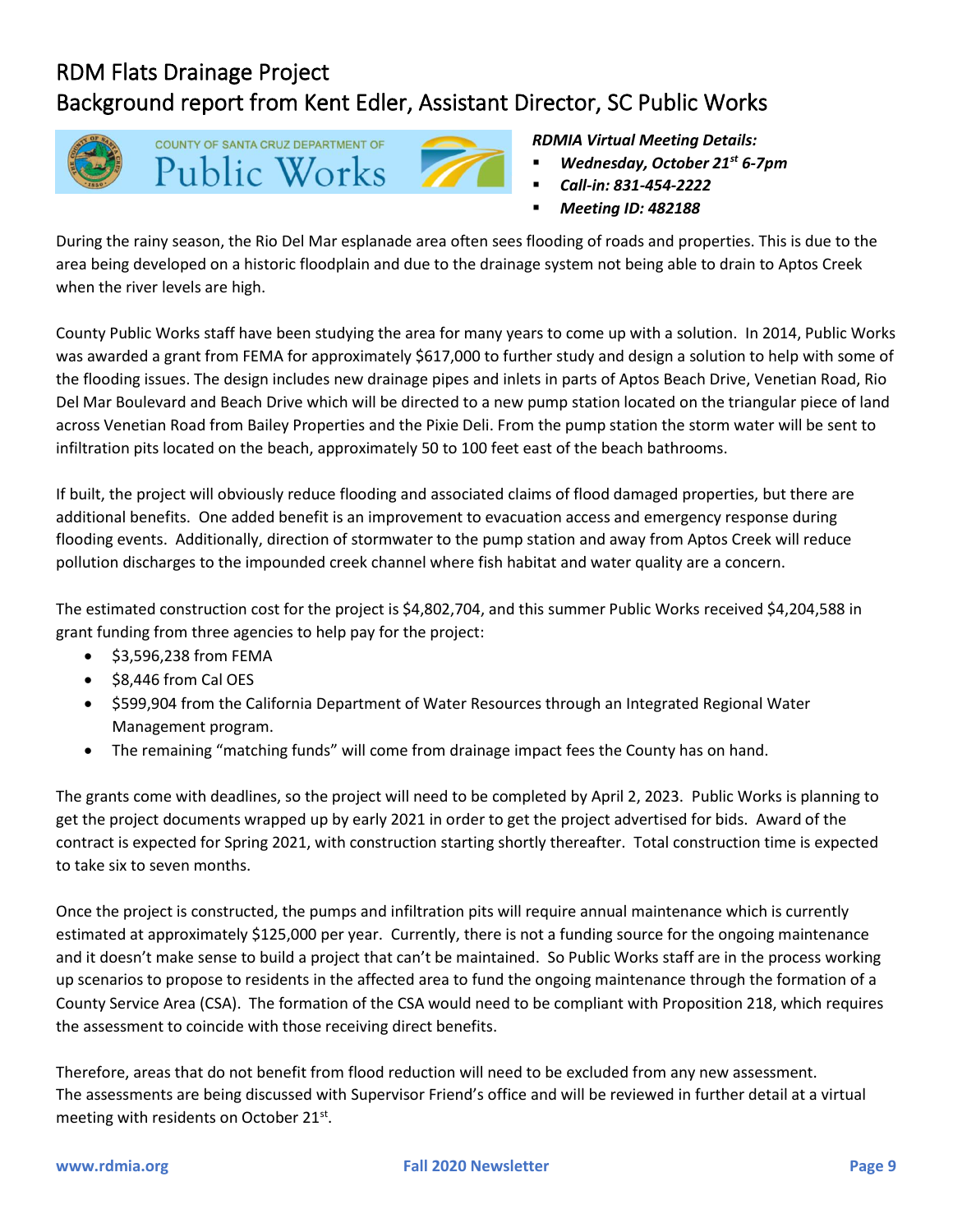### RDMIA Appreciates New Members and Renewals

### *Welcome to our new members and thank you for joining!*

John & Margie Biddick Patricia Perry

#### Paul & June Peterson



### Current Board members:

- President: Dan Rothenbush [president@rdmia.org](mailto:president@rdmia.org)
- Vice Pres: Jerry Canella [vicepresident@rdmia.org](mailto:vicepresident@rdmia.org)
- Treasurer: Sam Nazzal [treasurer@rdmia.org](mailto:treasurer@rdmia.org)
- Secretary: open [secretary@rdmia.org](mailto:secretary@rdmia.org)
- Director: Donna Townsend [info@rdmia.org](mailto:info@rdmia.org)
- Director: Peter Townsend [website@rdmia.org](mailto:website@rdmia.org)
- Director: open

*We continue to seek those members who might be interested in volunteering and sharing your experitise on the Board. Please contact the Board at [info@rdmia.org](mailto:info@rdmia.org) or email Director above.*

*Your membership matters!. Renewal time for members to contribute for 2021 is now. RDMIA is most grateful for our neighbors and friends who continue to support RDMIA's community interests.* 

*Dues enable RDMIA to maintain area landscapes, improve local parks and engage in community interests. 2020 RDMIA highlights in the community:*

- *Improved solar lighting*
- *Tree trimming for solar lighting enhancement*
- *Continued landscape care – renovated median landscapes*
- *Donation towards Hidden Beach Park playground Jett Ramsey Tribute*
- *Sgt. Damon Gutzwiller Heroes Fallen Fund*
- *Ongoing communication outreach*

**Ways to Join or Renew:**

**Complete [online membership form](https://www.rdmia.org/membership-form) and pay via PayPal (\$30 + \$2 = \$32) using Donate button**

**Complete [online membership form](https://www.rdmia.org/membership-form) and mail check payable to RDMIA (\$30)**

#### **[Print out membership form](https://docs.wixstatic.com/ugd/c30a45_5c1134816cc14ce9a0041daf93c506b6.pdf) and complete along with check payable to RDMIA (\$30) and mail**

Forms and fees should be mailed to **RDMIA, P.O. Box 274, Aptos, CA 95001 – 0274**.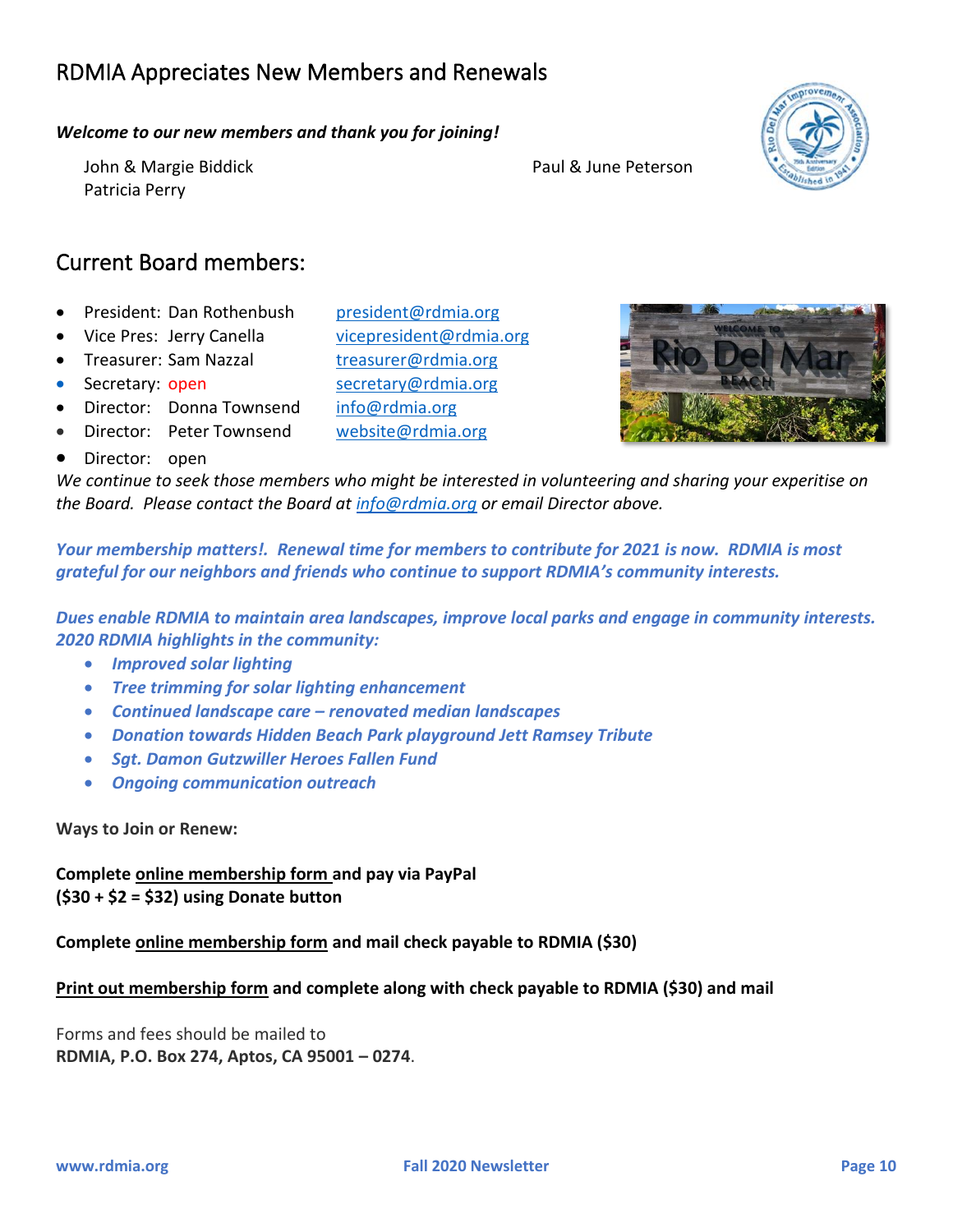### Thank You to Our Sponsors!



**NOBODY KNOWS** YOUR NEIGHBORHOOD like your neighbor! **REAL ESTATE WITH A** PERSONAL TOUCH!

Contact me!

### ASSURED LANDSCAPE

**Roger Martin (831) 663-9255 1943 San Miguel Canyon Road Salinas, CA 93907**





ANNE MARIE SORCENELLI (831) 227-4567

Service you Expect. Results you Deserve!

**CARREN 01406550** 







Login Contact Create Account  $\mathbf{a}$  f Sales: (831)688-7434 Long Term Rentals: (831) 685-8588 Vacation & Interim Rentals: (831) 688-7009

Vacation Rentals in Santa Cruz County Contact us today at 831-688-2041